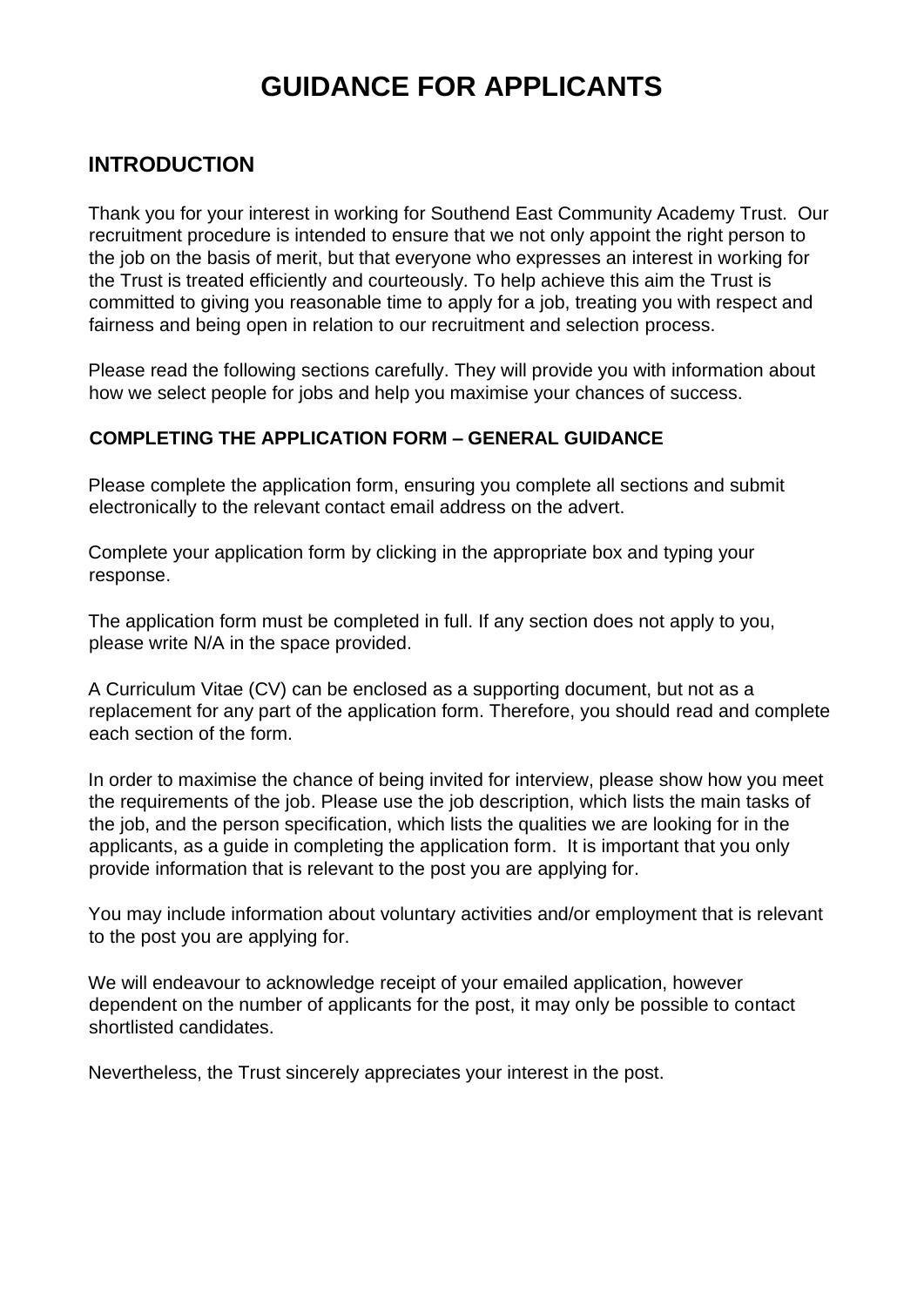# **GUIDANCE FOR COMPLETING THE APPLICATION FORM**

Please clearly identify the post for which you are applying

### **PERSONAL DETAILS**

Please complete the personal details section in full. If any box is not applicable, write N/A in the appropriate box.

### **CURRENT OR MOST RECENT EMPLOYMENT**

Please provide details of the duties and responsibilities held particularly those that you consider most relevant to the post you are applying for.

Please also provide details of any employment that you intend to continue, even if you are successful in this application. The Trust is required to comply with the Working Time Regulations and must also ensure that additional employment undertaken does not conflict with our Employee Code of Conduct.

#### **TRAINING**

List all professional, craft or similar bodies with which you have membership.

#### **PREVIOUS EMPLOYMENT**

This section must be completed in date order, beginning with the **most recent first**.

Please list all the employers you have worked for.

Any gaps in employment should be explained.

## **EDUCATION AND PROFESSIONAL QUALIFICATIONS**

List all the qualifications you possess, including dates and grades achieved. You may also list training courses that you have attended.

If invited to interview, you may be asked to bring your original certificates or other supporting evidence with you.

### **INFORMATION IN SUPPORT OF YOUR APPLICATION**

This section is your opportunity to explain how your experience and achievements meet the requirements of the post. It is important that you use the job description and person specification as your guide. Give examples where possible and include experience gained outside work where this is relevant.

#### **REFERENCES**

Please provide the names and addresses of two people who we may approach for a reference if you are selected for interview.

One of your references must be from your current or most recent employer.

If you have not worked before, you may give the name of a teacher, tutor, lecturer or other person who is able to comment on your ability.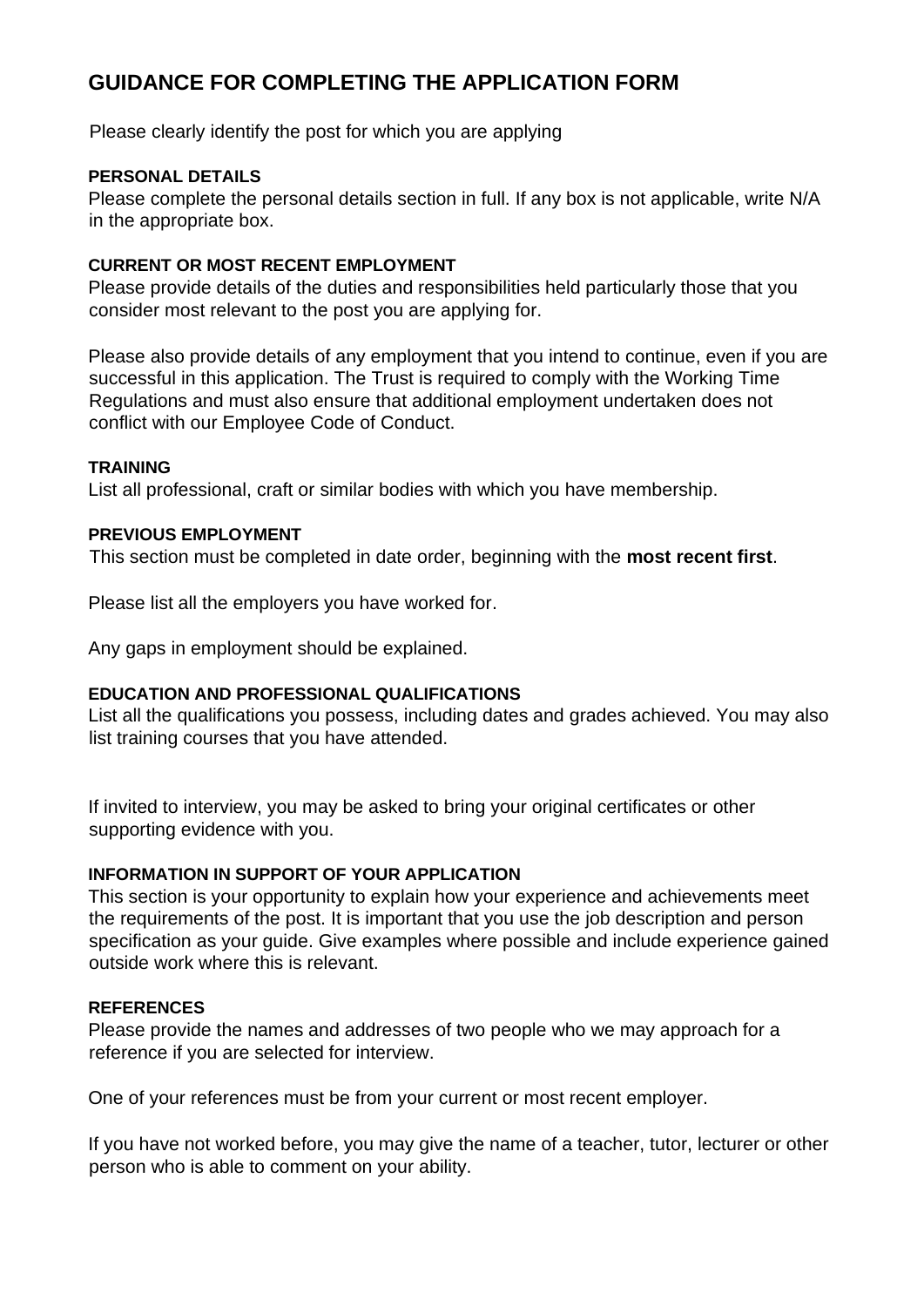In education it is usual to contact referees prior to interview. Please indicate whether you are happy for us to do this.

We will contact you before approaching anyone that you have not listed as a referee. Where appropriate, we may also seek your permission to approach referees that you have indicated should not be contacted.

The Trust must receive references that are satisfactory before any offer of employment can be made.

### **DECLARATION AND CONSENT**

Please ensure that you read and compete all of this section, including the disqualification section, carefully. You are reminded that we will complete a Disclosure and Barring Service check in the event of a successful appointment.

Please take note of the need to declare any relationships to the Trust

Further guidance is contained in the Information to Applicants.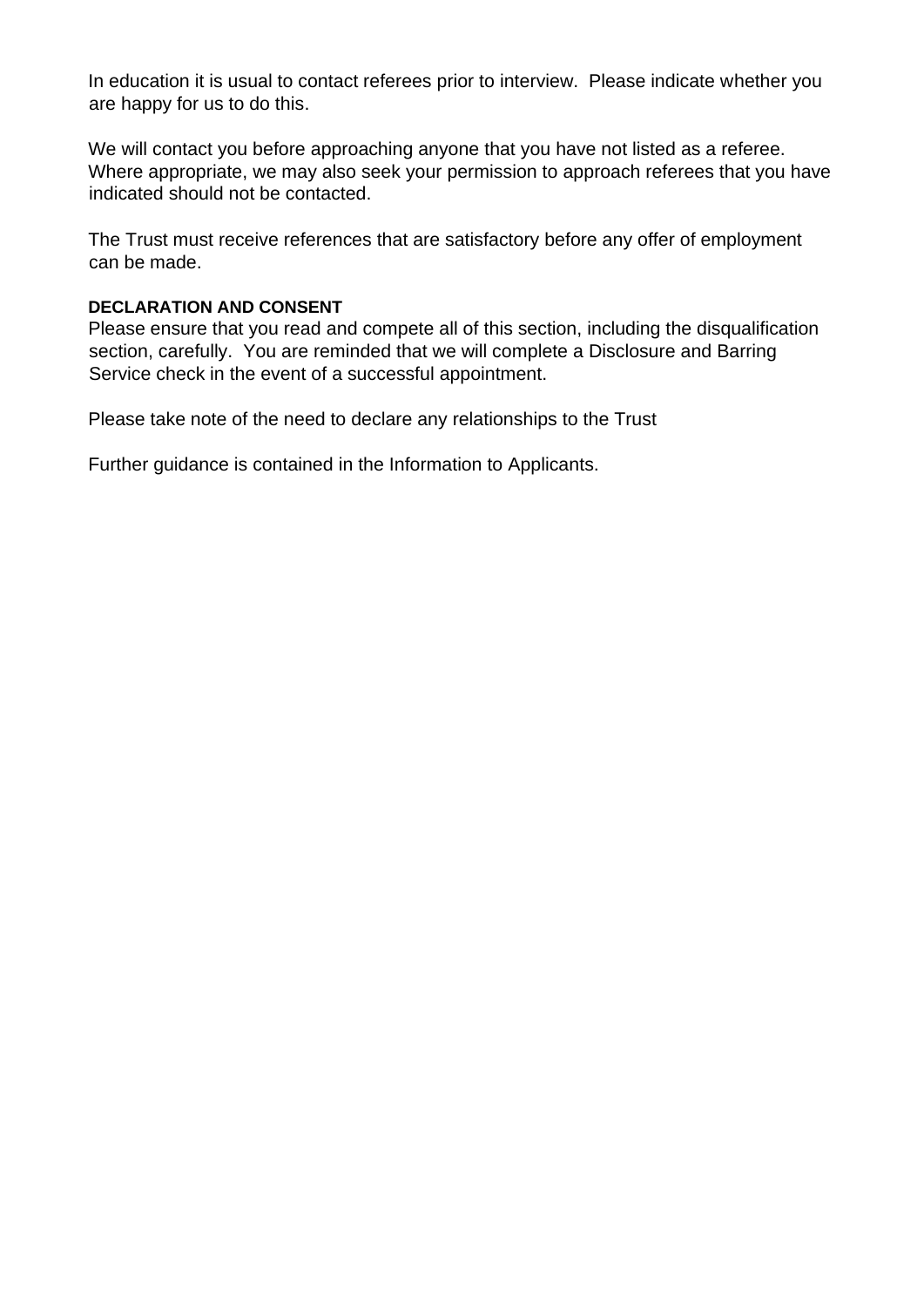# **INFORMATION FOR APPLICANTS**

# **EQUAL OPPORTUNITIES**

The Trust's Equal Opportunities Policy applies to the employment of all staff and fully supports the principle of equal opportunities in employment and firmly opposes all forms of unlawful or unfair discrimination on the grounds of colour, race, nationality, those with dangerous transmittable diseases (e.g. Hepatitis & HIV), ethnic or national origin, gender, marital status, sexuality, age, disability, trade union membership, religious belief, and offending background.

The Trust's equal opportunities policy requires that the recruitment process must lead to the employment of the most suitable individual for the job, taking into account only experience, skills, abilities and qualifications.

To assist us in monitoring the effectiveness of our equal opportunities policy your information pack includes a recruitment monitoring form. The form is used for monitoring purposes only and plays no part in the selection process. The recruitment monitoring form is separate from the application form and will be passed on to the Trust's Central HR Team for anonymised recording and monitoring purposes. We hope that you will complete and return it with your application form.

### **JOB SHARING**

All jobs within the Trust can be considered for job share.

## **REHABILITATION OF OFFENDERS ACT 1974**

All applicants are required to declare any unspent convictions under the Rehabilitation of Offenders Act 1974 as amended. However, all posts require applicants to obtain a Disclosure from the Disclosure and Barring Services (DBS)

The Trust complies fully with the DBS Code of Practice which can be found on the DBS website.

It is a criminal offence for a barred individual to seek or undertake work with vulnerable groups, and for employers to knowingly take them on.

The Disclosure and Barring Service includes an Update Service. The Update Service allows for an individual to have their criminal record check kept up to date and employers will be able to go online to see if the information released is still current and valid. There is a charge to the individual for this service

## **ASYLUM AND IMMIGRATION ACT 1996**

The Asylum and Immigration Act 1996 requires the Trust to ensure that it does not employ people who are not entitled to live or work in the UK. Therefore, you will be asked to provide two of the following documents during the appointment process.

■ A document showing your National Insurance Number (e.g. a P45, P60, payslip, a National Insurance card).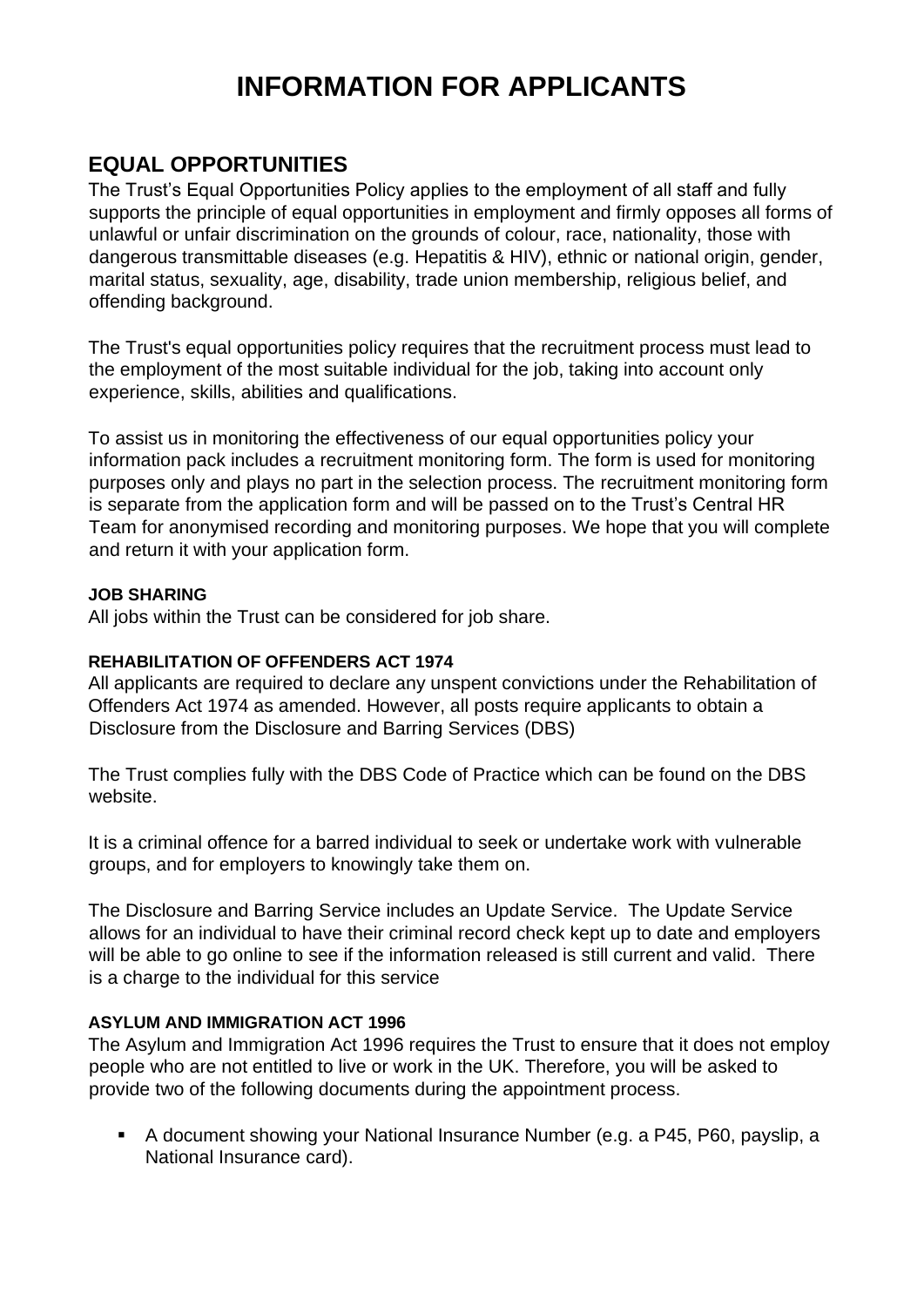- A passport confirming British or EU citizenship, or which shows the entitlement to live and work in the UK.
- A birth certificate.
- A letter from the Home Office confirming that you are allowed to work in the UK.
- We will advise you of the stage of the recruitment process that you will need to provide such documents.

The Trust must receive references that are satisfactory to us before any offer of employment can be made. One reference must be from your current or most recent employer, where applicable.

The Trust is required to ensure that all appointments are on the basis of merit, and that there is no conflict of interest between its governors and employees. Therefore, you are required to declare in writing whether you are related in any of the ways described below, to any current governor or employee of the Trust, or to the partner of such a person. The declaration of any such relationship will not disqualify you from consideration. However, to ensure that the Trust's recruitment decisions are seen to be fair and on merit, the appointment of an applicant with such a relationship(s) must be authorised by the Chair of Trustees and Headteacher/CEO.

The relationships that must be declared are:

- Parent (incl. In-laws) Brother (incl. In-laws)
- 
- Partner (whether married or not) Uncle
- Child Aunt
- Stepchild Nephew
- Adopted child Niece
- Grandchild Dependant
- 
- Grandparent Sister (incl. In-laws)
	-
	-
	-
	-
	-

A failure to disclose any such relationship or directly, or indirectly seeking the support of any governor or employee for any appointment with the Trust, will be investigated. Candidates should be aware that this may lead to disqualification or may be dealt with under the appropriate procedure which may include the Disciplinary Procedure.

Any candidate who is unsure whether or not a relationship should be declared (or where the relationship is one not listed above) is advised to contact the Trust.

### **SHORTLISTING**

Applicants will be shortlisted on the basis of the information they provide via the Trust's application form and supporting documents.

### **INTERVIEWING**

In order to ensure fairness, selection will be made in all cases following an interview with a panel of at least two Trust employees. For senior management posts, the selection will involve an interview with a panel including governors.

Depending on the number of shortlisted applicants, there may be a preliminary interview to select who will progress to a final interview.